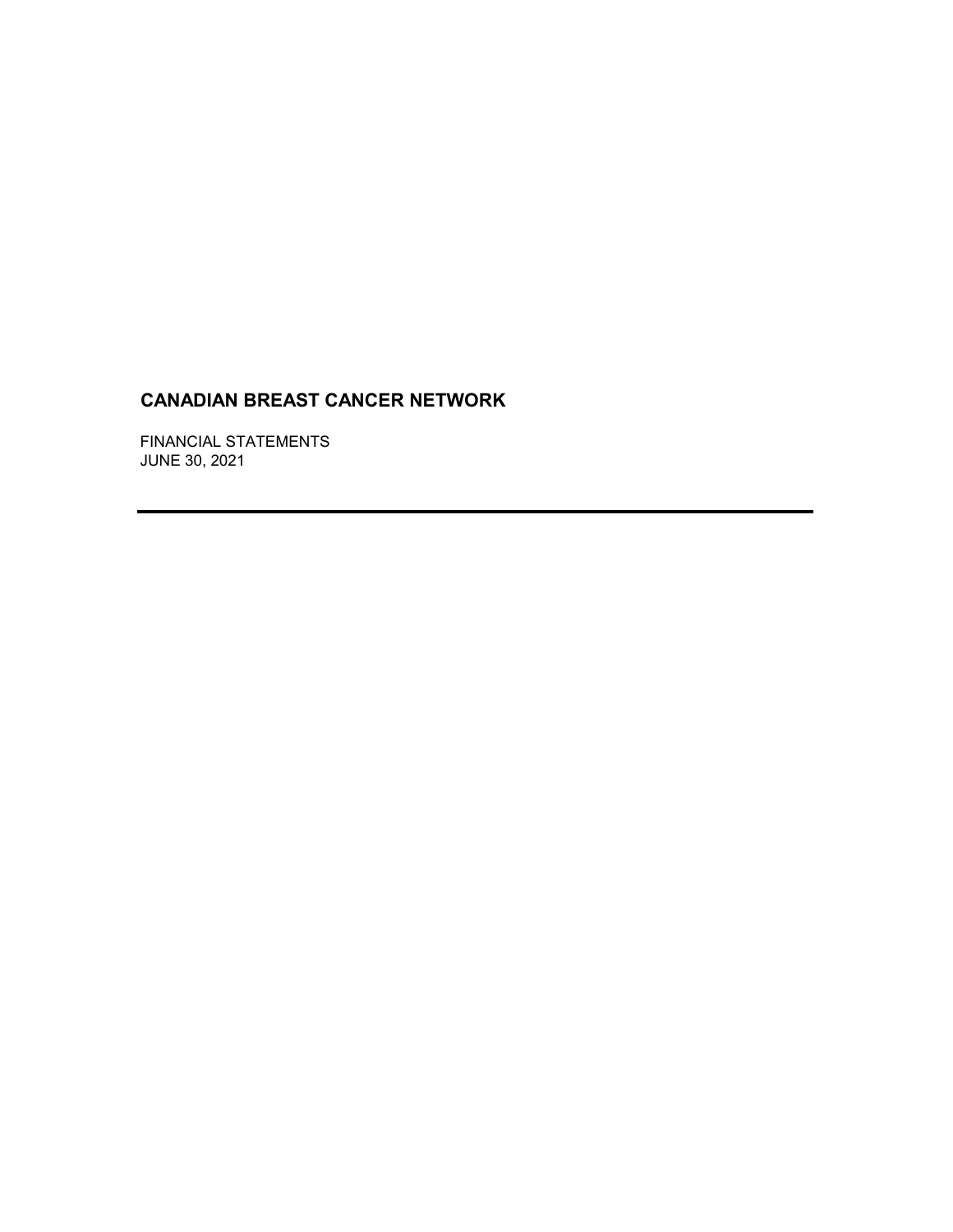

## **INDEPENDENT AUDITOR'S REPORT**

To the Members, **Canadian Breast Cancer Network:**

### **Qualified opinion**

We have audited the financial statements of Canadian Breast Cancer Network ("the Entity"), which comprise the statement of financial position as at June 30, 2021, and the statements of changes in net assets, operations and cash flows for the year then ended, and notes to the financial statements, including a summary of significant accounting policies.

In our opinion, except for the possible effects of the matter described in the basis for qualified opinion section of our report, the accompanying financial statements present fairly, in all material respects, the financial position of the Entity as at June 30, 2021, and the results of its operations and its cash flows for the year then ended in accordance with Canadian accounting standards for not-for-profit organizations.

### **Basis for qualified opinion**

In common with many not-for-profit organizations, the Entity derives revenue from donations and fundraising activities, the completeness of which is not susceptible to satisfactory audit verification. Accordingly, verification of these revenues was limited to the amounts recorded in the records of the Entity . Therefore, we were not able to determine whether any adjustments might be necessary to donation and fundraising revenue, net revenue for the year, and cash flows from operations for the years ended June 30, 2021 and 2020, current assets as at June 30, 2021 and 2020, and net assets as at July 1 and June 30 for both the 2021 and 2020 years. Our audit opinion on the financial statements for the year ended June 30, 2020 was modified accordingly because of the possible effects of this limitation in scope.

We conducted our audit in accordance with Canadian generally accepted auditing standards. Our responsibilities under those standards are further described in the auditor's responsibilities for the audit of the financial statements section of our report. We are independent of the Entity in accordance with the ethical requirements that are relevant to our audit of the financial statements in Canada, and we have fulfilled our other ethical responsibilities in accordance with these requirements. We believe that the audit evidence we have obtained is sufficient and appropriate to provide a basis for our qualified audit opinion.

### **Responsibilities of management and those charged with governance for the financial statements**

Management is responsible for the preparation and fair presentation of these financial statements in accordance with Canadian accounting standards for not-for-profit organizations, and for such internal control as management determines is necessary to enable the preparation of financial statements that are free from material misstatement, whether due to fraud or error.

In preparing the financial statements, management is responsible for assessing the Entity's ability to continue as a going concern, disclosing, as applicable, matters related to going concern and using the going concern basis of accounting unless management either intends to liquidate the Entity, or to cease operations, or has no realistic alternative but to do so.

Those charged with governance are responsible for overseeing the Entity's financial reporting process.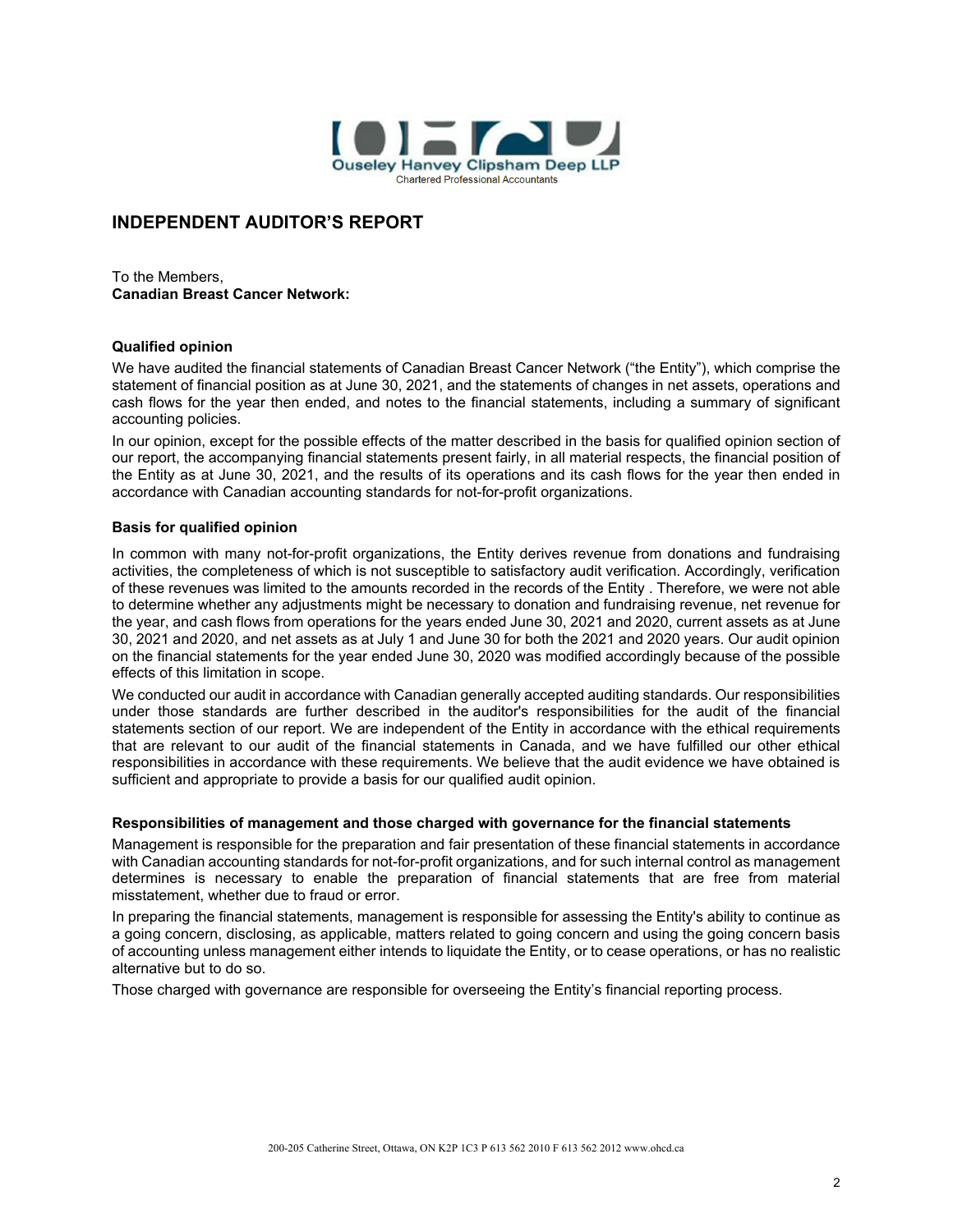### **Auditor's responsibilities for the audit of the financial statements**

Our objectives are to obtain reasonable assurance about whether the financial statements as a whole are free from material misstatement, whether due to fraud or error, and to issue an auditor's report that includes our opinion. Reasonable assurance is a high level of assurance, but is not a guarantee that an audit conducted in accordance with Canadian generally accepted auditing standards will always detect a material misstatement when it exists. Misstatements can arise from fraud or error and are considered material if, individually or in the aggregate, they could reasonably be expected to influence the economic decisions of users taken on the basis of these financial statements.

As part of an audit in accordance with Canadian generally accepted auditing standards, we exercise professional judgment and maintain professional skepticism throughout the audit.

We also:

- Identify and assess the risks of material misstatement of the financial statements, whether due to fraud or error, design and perform audit procedures responsive to those risks, and obtain audit evidence that is sufficient and appropriate to provide a basis for our opinion. The risk of not detecting a material misstatement resulting from fraud is higher than for one resulting from error, as fraud may involve collusion, forgery, intentional omissions, misrepresentations, or the override of internal control.
- Obtain an understanding of internal control relevant to the audit in order to design audit procedures that are appropriate in the circumstances, but not for the purpose of expressing an opinion on the effectiveness of the Entity's internal control.
- Evaluate the appropriateness of accounting policies used and the reasonableness of accounting estimates and related disclosures made by management.
- Conclude on the appropriateness of management's use of the going concern basis of accounting and, based on the audit evidence obtained, whether a material uncertainty exists related to events or conditions that may cast significant doubt on the Entity's ability to continue as a going concern. If we conclude that a material uncertainty exists, we are required to draw attention in our auditor's report to the related disclosures in the financial statements or, if such disclosures are inadequate, to modify our opinion. Our conclusions are based on the audit evidence obtained up to the date of our auditor's report. However, future events or conditions may cause the Entity to cease to continue as a going concern.
- Evaluate the overall presentation, structure and content of the financial statements, including the disclosures, and whether the financial statements represent the underlying transactions and events in a manner that achieves fair presentation.

We communicate with those charged with governance regarding, among other matters, the planned scope and timing of the audit and significant audit findings, including any significant deficiencies in internal control that we identify during our audit.

 $OHCN LLP$ 

## **OUSELEY HANVEY CLIPSHAM DEEP LLP**

Licensed Public Accountants Ottawa, Ontario December 13, 2021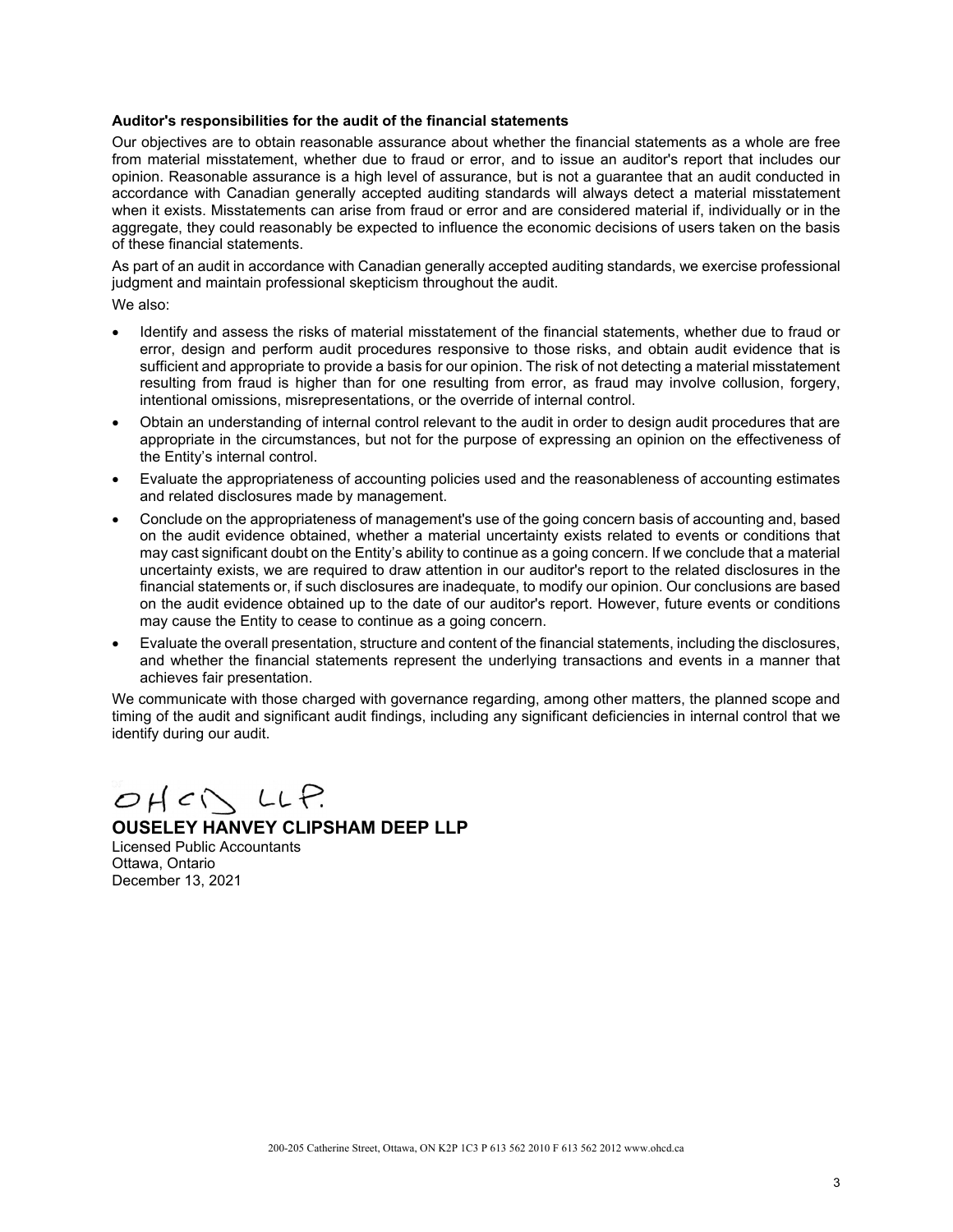STATEMENT OF FINANCIAL POSITION AS AT JUNE 30, 2021

|                                | 2021          |    | 2020    |  |
|--------------------------------|---------------|----|---------|--|
|                                |               |    |         |  |
| <b>CURRENT ASSETS</b>          |               |    |         |  |
| Cash                           | \$<br>594,835 | \$ | 308,288 |  |
| Short term investment (note 2) | 20,519        |    | 20,355  |  |
| Accounts receivable            | 43,540        |    | 60,537  |  |
| Prepaid expense                | 10,532        |    | 10,347  |  |
|                                | 669,426       |    | 399,527 |  |
|                                |               |    |         |  |
| CAPITAL ASSETS (note 3)        | 7,067         |    |         |  |
|                                | \$<br>676,493 | \$ | 399,527 |  |
|                                |               |    |         |  |
| <b>CURRENT LIABILITIES</b>     |               |    |         |  |
| Accounts payable               | \$<br>28,253  | \$ | 9,457   |  |
| Deferred revenue (note 4)      | 312,052       |    | 137,195 |  |
|                                | 340,305       |    | 146,652 |  |
|                                |               |    |         |  |
| <b>NET ASSETS</b>              |               |    |         |  |
| Unrestricted                   | 336,188       |    | 252,875 |  |
|                                | 336,188       |    | 252,875 |  |
|                                | \$<br>676,493 | \$ | 399,527 |  |
|                                |               |    |         |  |

Approved on behalf of the Board:

Board Member Board Member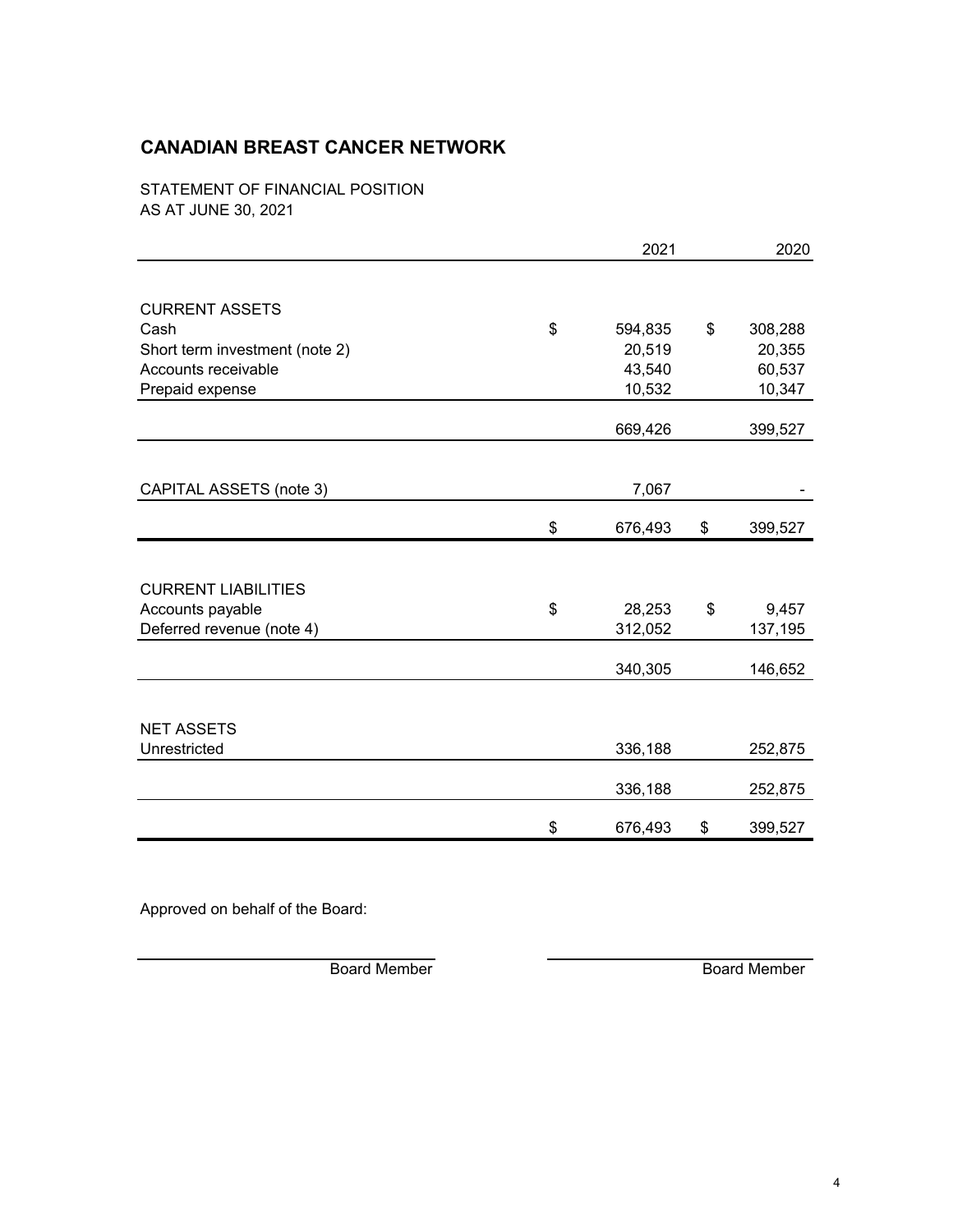STATEMENT OF CHANGES IN NET ASSETS FOR THE YEAR ENDED JUNE 30, 2021

|                            |    | 2021    | 2020          |
|----------------------------|----|---------|---------------|
| UNRESTRICTED NET ASSETS    |    |         |               |
| Balance beginning of year  | \$ | 252,875 | \$<br>159,817 |
| Net revenue for the year   |    | 83,313  | 93,058        |
| <b>BALANCE END OF YEAR</b> | S. | 336,188 | \$<br>252,875 |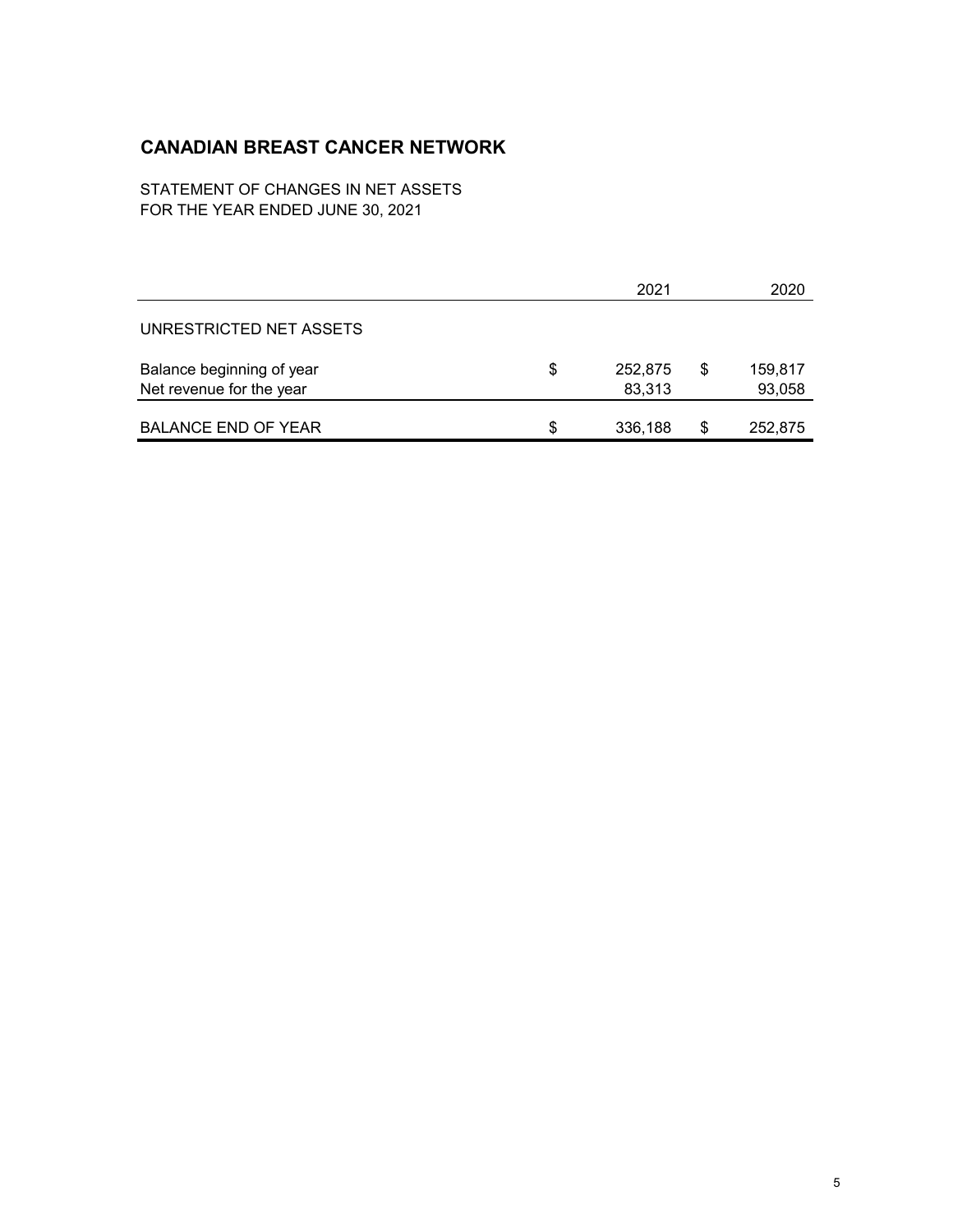STATEMENT OF OPERATIONS FOR THE YEAR ENDED JUNE 30, 2021

|                                                  | 2021          | 2020          |
|--------------------------------------------------|---------------|---------------|
|                                                  |               |               |
| <b>REVENUE</b>                                   |               |               |
| Corporate donations                              | \$<br>356,687 | \$<br>414,073 |
| Other donations and fundraising                  | 63,036        | 73,759        |
| Government COVID-19 benefits (note 5)            | 103,773       |               |
| Interest and other                               | 3,132         | 2,133         |
|                                                  | 526,628       | 489,965       |
|                                                  |               |               |
| <b>EXPENDITURE</b>                               |               |               |
| Personnel                                        | 19,760        | 13,166        |
| Professional fees                                | 6,260         | 6,979         |
| Rent                                             | 1,600         | 1,751         |
| Telecommunications                               | 6,518         | 4,118         |
| Material and supplies                            | 3,339         | 1,828         |
| Services and equipment                           | 4,896         | 13,253        |
| Amortization                                     | 1,413         |               |
| Insurance                                        | 2,000         | 1,973         |
| Travel and meetings                              | 171           | 705           |
| Promotion                                        | 221           | 2,801         |
| Public Relations Government Relations (schedule) | 337,181       | 229,603       |
| Special Project (schedule)                       | 59,956        | 120,730       |
|                                                  | 443,315       | 396,907       |
| NET REVENUE FOR THE YEAR                         | \$<br>83,313  | \$<br>93,058  |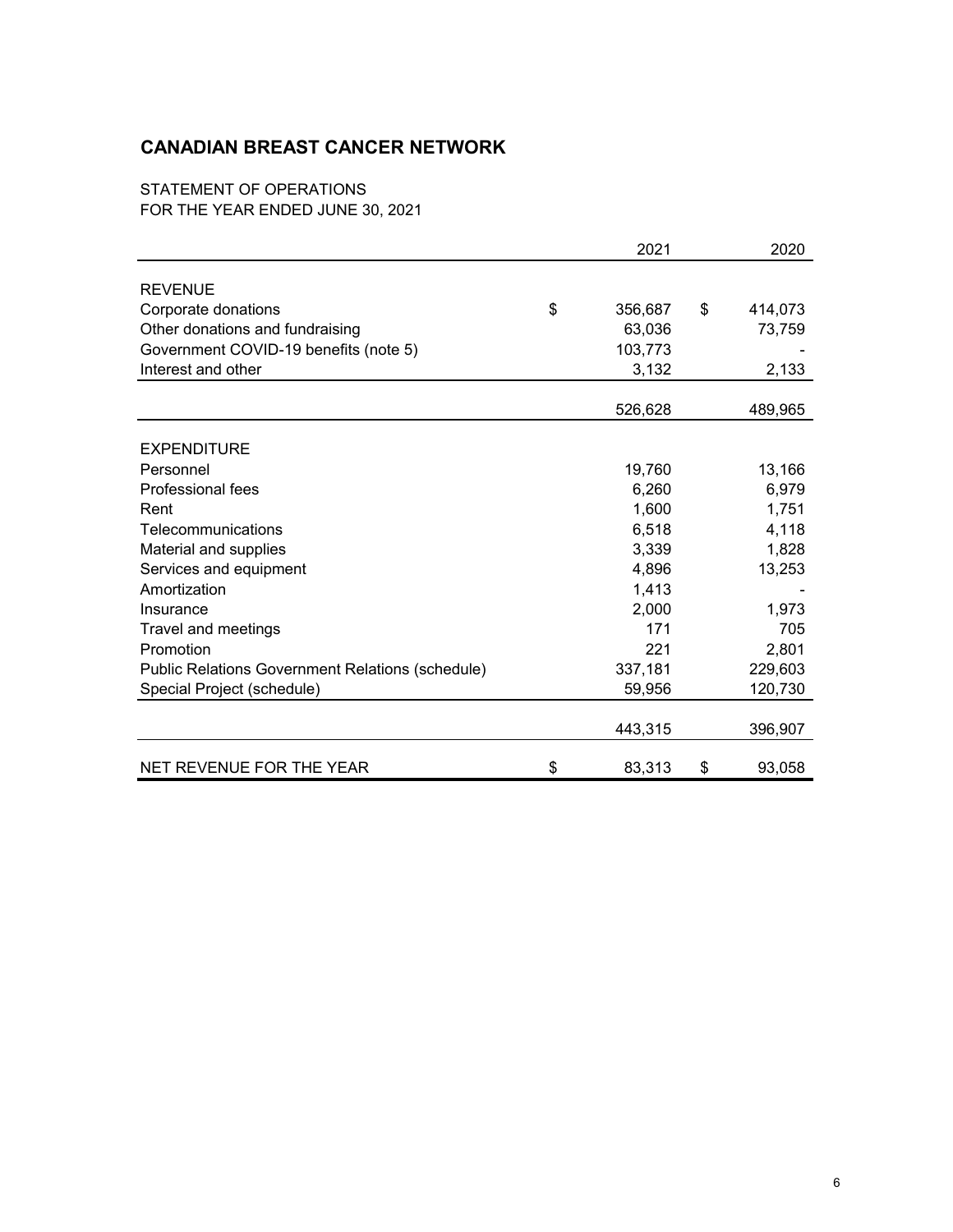STATEMENT OF CASH FLOWS FOR THE YEAR ENDED JUNE 30, 2021

|                                            | 2021          | 2020          |
|--------------------------------------------|---------------|---------------|
|                                            |               |               |
| CASH PROVIDED BY (USED FOR)                |               |               |
| OPERATING ACTIVITIES                       |               |               |
| Net revenue for the year                   | \$<br>83,313  | \$<br>93,058  |
| Items not affecting cash:                  |               |               |
| Amortization of capital assets             | 1,413         |               |
| Changes in non cash working capital items: |               |               |
| Accounts receivable                        | 16,997        | (33, 691)     |
| Prepaid expenses                           | (185)         | 384           |
| Accounts payable                           | 18,796        | (12,906)      |
| Deferred revenue                           | 174,857       | 39,898        |
|                                            |               |               |
|                                            | 295,191       | 86,743        |
| <b>INVESTING ACTIVITIES</b>                |               |               |
| Acquisition of capital assets              | (8,480)       |               |
| Increase in short term investment          | (164)         | (355)         |
|                                            |               |               |
| Change in cash                             | 286,547       | 86,388        |
| CASH BEGINNING OF YEAR                     | 308,288       | 221,900       |
| <b>CASH END OF YEAR</b>                    | \$<br>594,835 | \$<br>308,288 |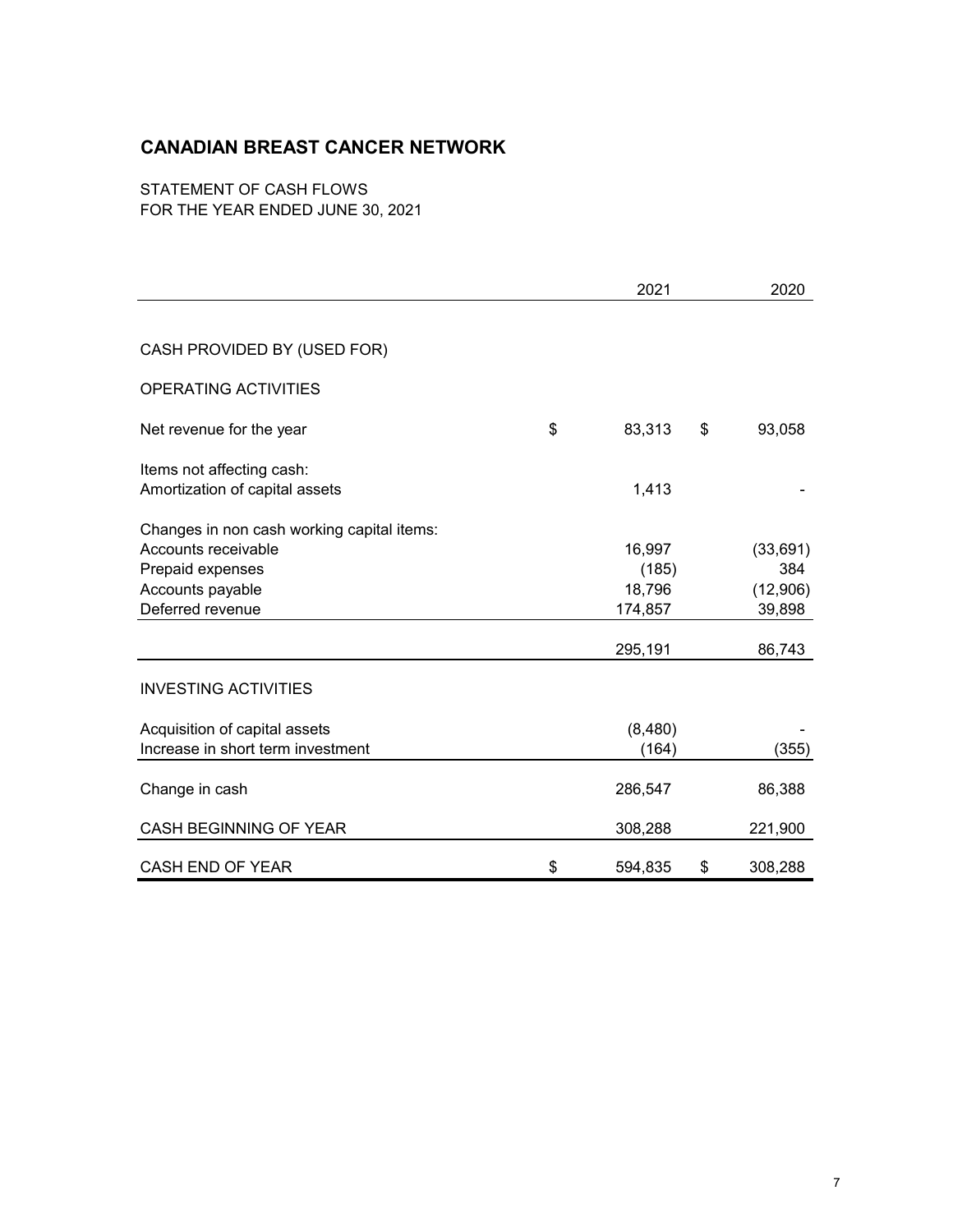JUNE 30, 2021 NOTES TO FINANCIAL STATEMENTS

The Canadian Breast Cancer Network is incorporated without share capital under part II of the Canada Corporations Act and is a registered charity exempt from income tax under the Income Tax Act of Canada. The Network is a national organization whose purposes include sustaining the operation of a national network of breast cancer survivors and promoting education and facilitating communication about breast health and breast disease.

### **1. SIGNIFICANT ACCOUNTING POLICIES**

These financial statements have been prepared in accordance with Canadian accounting standards for not-for-profit organizations and include the following significant accounting policies:

#### **(a) Revenue recognition**

Receipts from donations and fundraising are recognized as revenue as they are received. The Network uses the deferral method to account for other revenue sources. Restricted contributions are recognized as revenue in the year in which the related expenses are incurred. Rental income, interest, and government COVID-19 benefits, are recognized as revenue when received or receivable if the amount can be reasonably estimated and collection is reasonably assured.

### **(b) Use of estimates**

The preparation of financial statements in conformity with Canadian accounting standards for not-for-profit organizations requires management to make estimates and assumptions that affect the reported amounts of assets and liabilities and disclosure of contingent assets and liabilities at the date of the financial statements and the reported amounts of revenues and expenses during the period. Actual results could differ from these estimates. These estimates are reviewed annually and as adjustments become necessary, they are recorded in the financial statements in the period in which they become known.

#### **(c) Donations in kind**

Donations in kind are recorded at fair market value, at the date of receipt, when fair market value can be reasonably estimated.

### **(d) Volunteer**

Volunteers contribute a significant number of hours each year to assist with management and service delivery activities. Because of the difficulty in determining their fair value, these contributed services have not been recognized in the financial statements.

#### **(e) Financial instruments**

The Network's financial instruments consist of cash, short term investment, accounts receivable, and accounts payable. Financial instruments are initially recognized at fair value and are subsequently measured at cost, amortized cost or cost less appropriate allowances for impairment. Unless otherwise noted, it is management's opinion that the Network is not exposed to significant interest, currency, credit, liquidity, market or other price risk arising from these financial instruments and that carrying amounts approximate their fair value.

#### **(f) Capital assets**

Capital assets consist of computer equipment that is recorded at cost. Amortization is calculated using the straight line method over the assets estimated useful life over 3 years.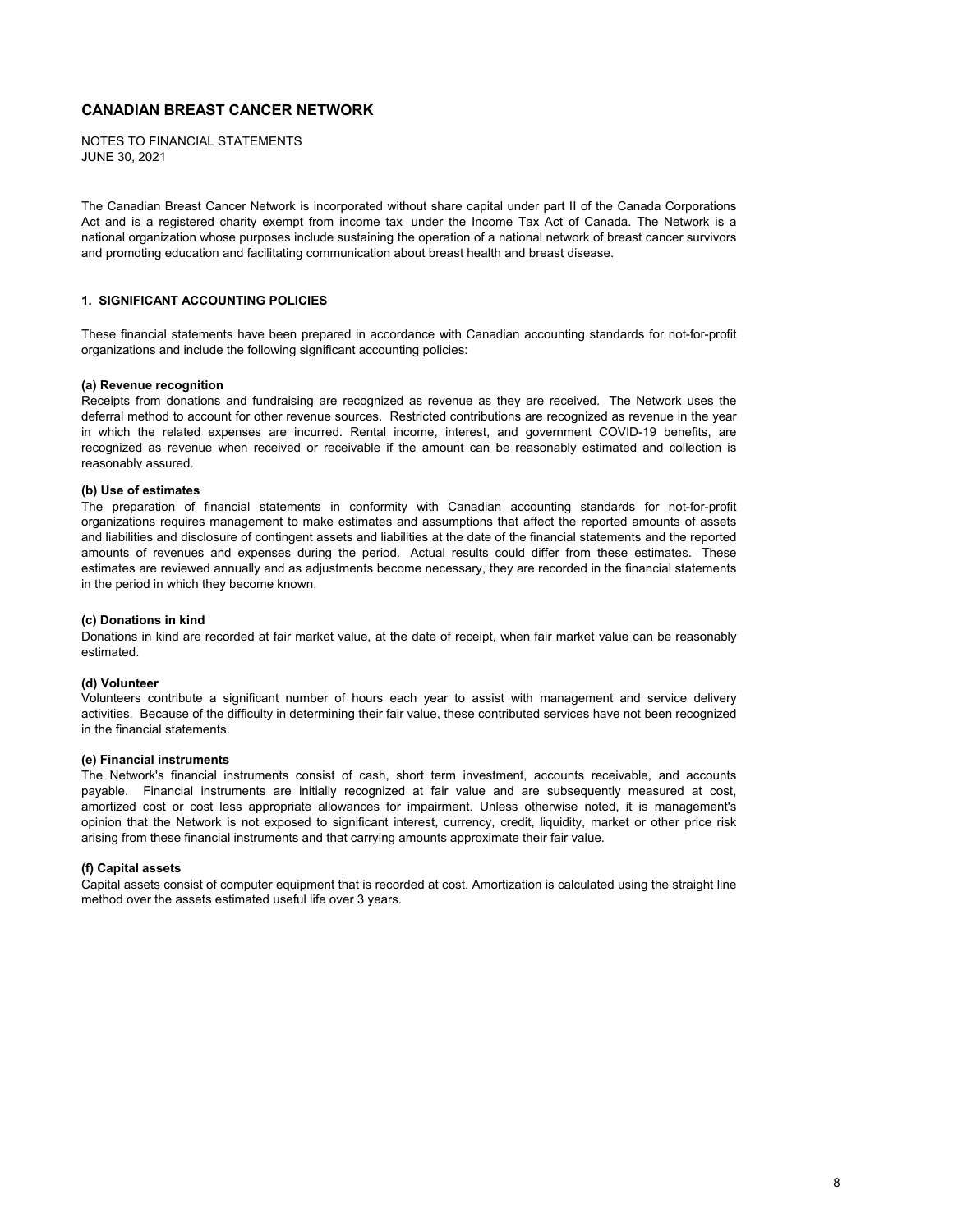JUNE 30, 2021 NOTES TO FINANCIAL STATEMENTS

#### **2. INVESTMENT**

The short term investment consists of a fixed income investment which has a variable interest rate (0.25% per annum as at June 30, 2021) and matures on September 9, 2021.

### **3. CAPITAL ASSETS**

|                    | Accumulated |  | 2021         | 2020       |                          |
|--------------------|-------------|--|--------------|------------|--------------------------|
|                    | Cost        |  | Depreciation | <b>NBV</b> | <b>NBV</b>               |
|                    |             |  |              |            |                          |
| Computer equipment | 8.480       |  | 1.413        | .067       | $\overline{\phantom{0}}$ |

#### **4. DEFERRED REVENUE**

Deferred revenue consists of unspent project funding that will be matched against expenses in the next fiscal year.

|                                                     |   | 2021      | 2020         |
|-----------------------------------------------------|---|-----------|--------------|
| Balance, beginning of year                          |   | 137.195   | \$<br>97,297 |
| Less: amount recognized as revenue in the year      |   | (137,195) | (97, 297)    |
| Plus: amount received related to the following year |   | 312,052   | 137,195      |
| Balance, end of year                                | S | 312.052   | 137,195      |

#### **5. GOVERNMENT COVID-19 BENEFITS**

The subsidy consists of Canadian Emergency Wage Subsidy (CEWS) of \$89,954 (2020 - nil), and Canada Emergency Rent Subsidy (CERS) of \$13,819 (2020 -nil). These claims are based on Management's interpretation of the applicable legislation in the Income Tax Act. They are subject to review by Canada Revenue Agency (CRA) and any future CRA adjustments to these claims will be recorded by the Network in the year of the adjustment.

#### **6. COMMITMENTS AND RELATED PARTY TRANSACTIONS**

The Network rents office space under a lease agreement that extends to December 31, 2021. Annual lease payment including operating cost is approximately \$30,000. The Network also leases office equipment with annual payments of approximately \$2,000.

Subsequent to 2021 fiscal year-end, the Network has signed a new lease agreement commencing on January 1, 2022 that extends to December 31, 2026. Gross monthly lease payment including operating cost is \$2,200.

Officers of the corporation are paid honorarium for their services in a volunteer capacity. These payments totalled \$9,592 in 2021 fiscal year (2020- \$715).

#### **7. BANK INDEBTEDNESS**

The Network had an unsecured line of credit with its banking institution for up to \$ 100,000 during 2021 fiscal yearend. Interest was payable monthly, calculated at bank prime rate plus 1% per annum. As at June 30, 2021, the balance outstanding on the line of credit was \$nil (2020 - \$nil). Subsequent to 2021 fiscal year-end in August 2021, the line of credit was cancelled.